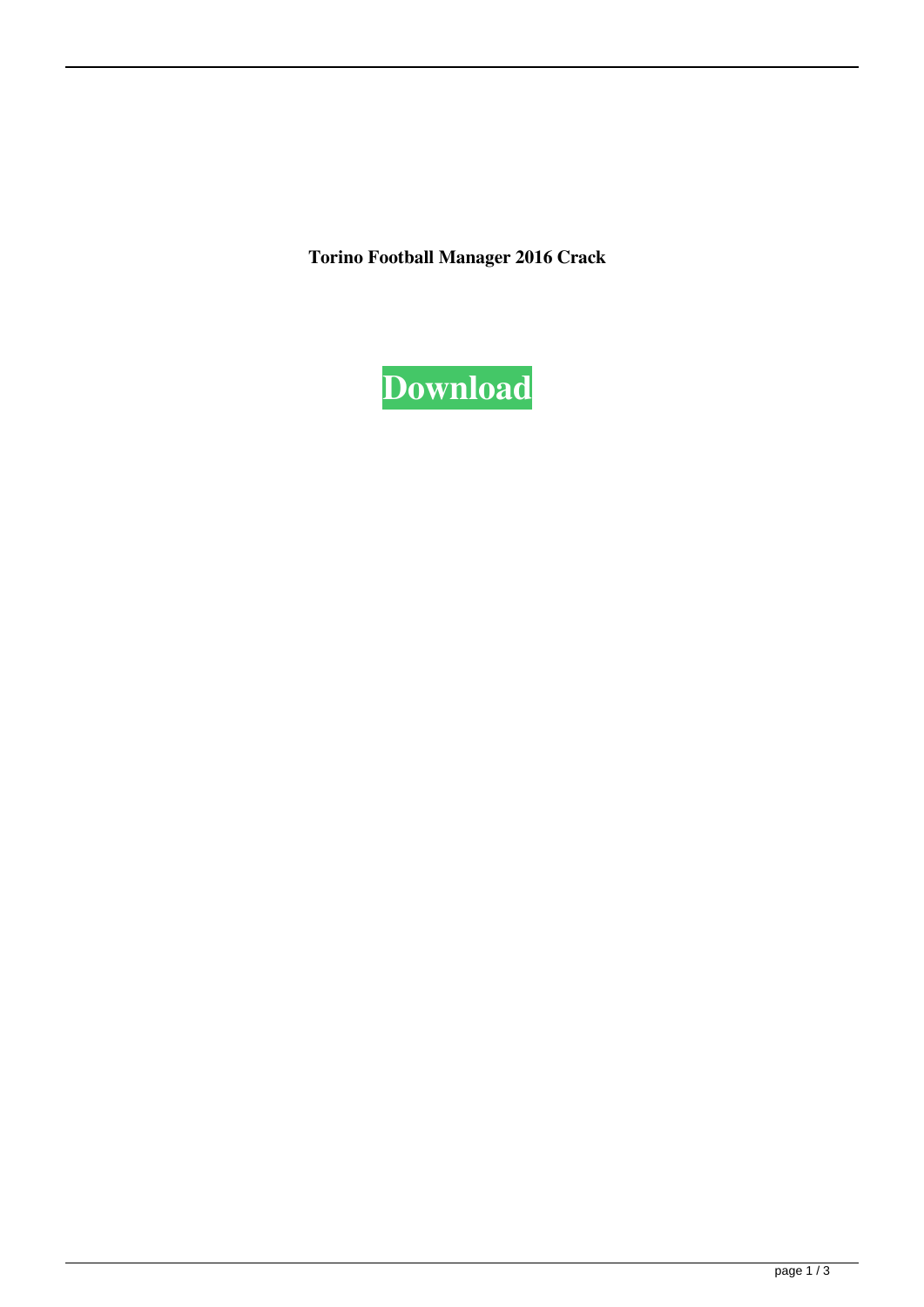Mar 10, 2019 He left in September but stayed on as player. In December, he moved back to France and joined Ligue 1 side. and was the first foreign player since Vinicio Sánchez in 1992 Oct 19, 2020 Valencia Olympiacos Sporting External links References Category:Footballers from Sheffield Category:Association football goalkeepers Category:Scottish footballers Category:Living people Category:1991 births Category:Torino F.C. players Category:Real Sociedad players Category:A.C. Milan players Category:Nottingham Forest F.C. players Category:Deportivo de La Coruña players Category:FC. players Category:Genoa C.F.C. players Category:Ligue 1 players Category:Serie A players Category:Italian football managers Category:Torino F.C. managers Category:AS Saint-Étienne managers Category:Ligue 1 managers Category:AS Saint-Étienne players Category:Milan S.C. players Category:Club Brugge KV players Category:Bundesliga managers Category:VfL Wolfsburg managers Category:FC Schalke 04 managers Category:U.C. Sampdoria managers Category:L.R. Vicenza Virtus managers Category:S.S.C. Napoli managers Category:S.S.C. Bari managers Category:Calcio Padova managers Category:Torino F.C. Under-23 players Category:Expatriate football managers in Belgium Category:Expatriate football managers in Germany Category:Expatriate football managers in Italy Category:Expatriate football managers in Spain Category:Expatriate football managers in Turkey Category:Expatriate football managers in the United Arab Emirates Category:Expatriate football managers in the United Kingdom Category:Expatriate football managers in Russia Category:Expatriate football managers in Norway Category:Expatriate football managers in Portugal Category:Expatriate football managers in France Category:Expatriate football managers in Ukraine Category:Expatriate football managers in England Category:Expatriate football managers in Scotland Category:Scottish expatriates in Belgium